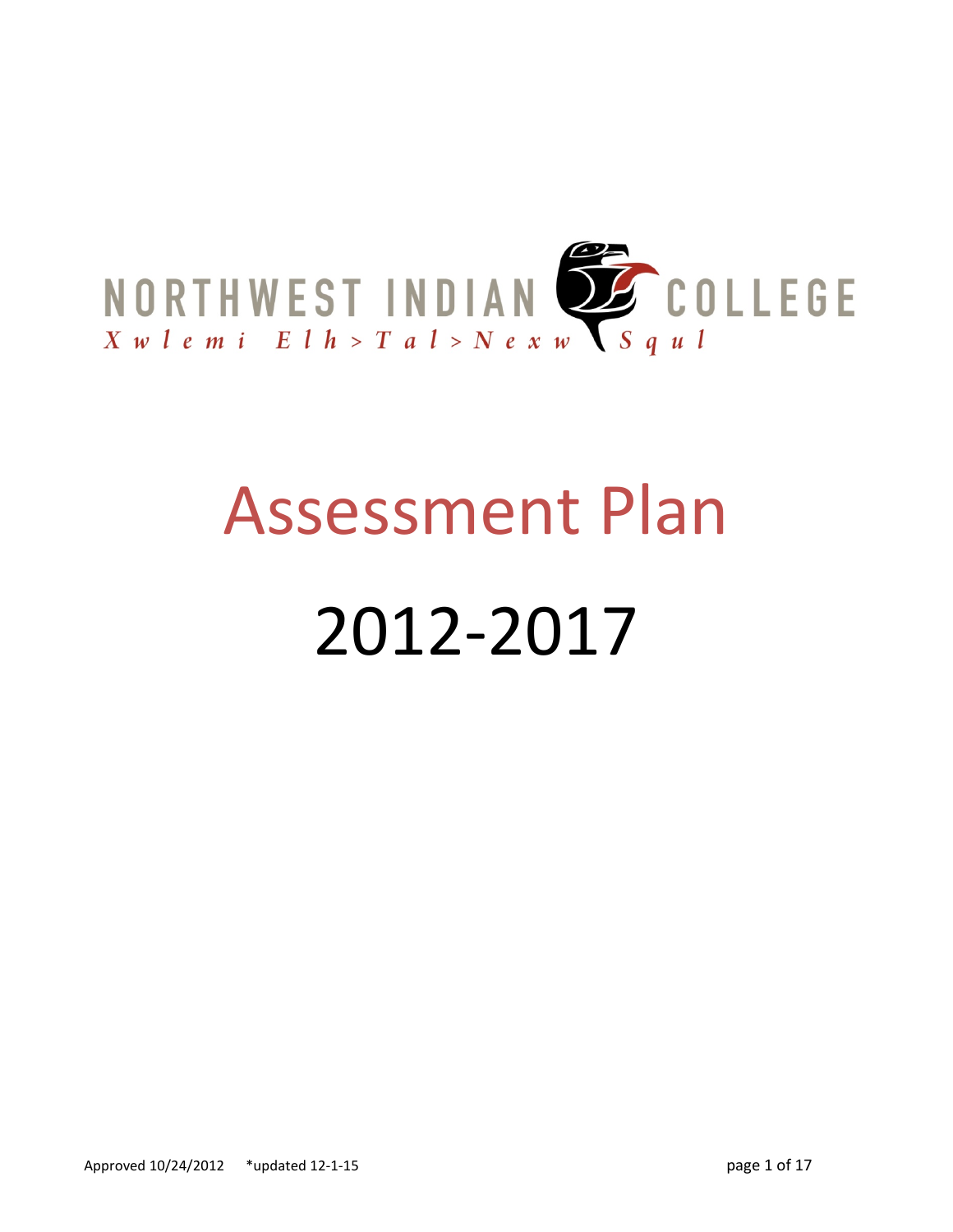#### **Contents**

#### **Introduction**

History of Assessment at Northwest Indian College Purpose of the Plan Overview of the Assessment of Student Learning Assessment Team – Purpose, Goals and Role in the Assessment Process

#### Institutional Frameworks that Guides the Assessment Plan

Strategic Plan Academic Goals

#### Data Used in the Assessment Plan

Institutional Data Indicators of Student Learning Institutional Learning Outcomes Academic Program Outcomes Course Outcomes Student Support Program Outcomes

Indirect Indicators of Student Learning

#### Linkages with Other College Plans and Initiatives

Initiatives that are linked to the Assessment Plan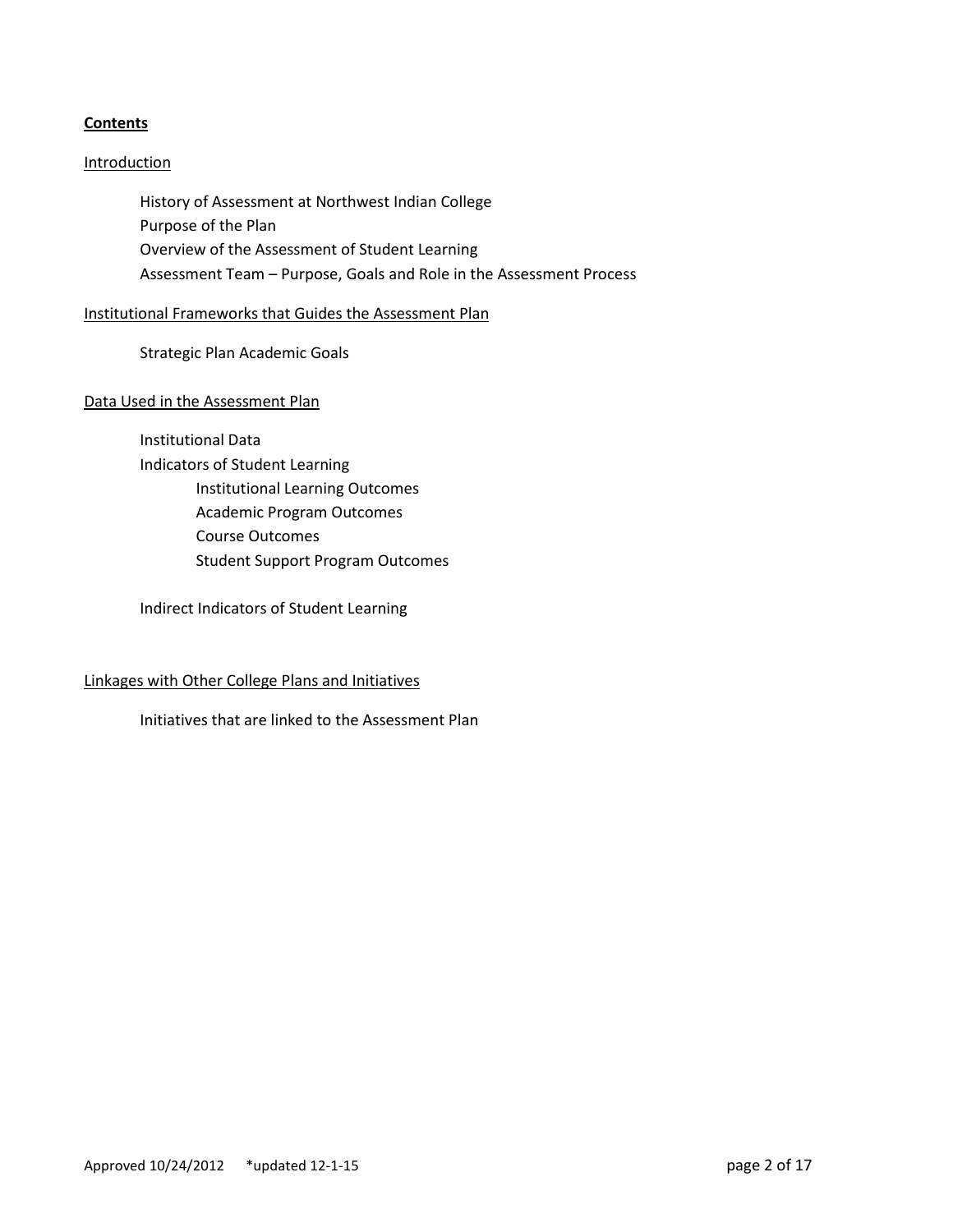#### **Introduction**

#### History of Assessment at Northwest Indian College

Development of assessment formally began at Northwest Indian College (NWIC) in 1999 in response to evaluators' recommendation, "to adopt and consistently implement an educational assessment plan, which provides for a series of assessments that are internally consistent and in accord with its mission." (from the evaluator report to the NWIC 1998 self-study to the Northwest Commission on Colleges and Universities (NWCCU)). The College hired an external consultant who drafted an assessment approach which informed later assessment work. In 2002, NWIC hired its first Director of Assessment. Over the subsequent five years NWIC produced the Assessment Report (2002-2007) and drafted and approved the first Assessment Plan (2007-2012). NWIC has moved deliberately forward to create the beginnings of an integrated campus culture focused on student learning, retention, and graduation by developing clear learning outcomes.

The Assessment Plan (2007-2012) provided structure to the assessment program by clarifying the function of assessment activities as they align with the College's mission and strategic plan, and their relationship to institutional, program and course level outcomes. The plan created structures to the collection and analysis of baseline data and the continued tracking of institutional data that strengthens the institutional approach to continuous improvement.

The Assessment Plan (2007-2012) also articulated priorities, " to set up procedures to report results back to the tribal college community in a more timely, consistent and ongoing way; reflecting upon and using the information to improve student learning; emphasizing cultural values and knowledge; developing cultural outcomes and meaningful assessment strategies; increasing student, faculty, staff and administrator participation; educate students about the mission of the college and the role of assessment in their education; creating a cycle of surveys and reports; and developing a program outcomes process." These priorities will continue to be foundational to the ongoing assessment program.

#### Purpose of the Plan

This Assessment Plan (2012-2017) is designed as a college-wide assessment resource for faculty, non-academic staff, academic program directors, and administration. The primary purpose of the plan is to facilitate assessment of institutional effectiveness as it relates to student success. A successful student at NWIC acquires and demonstrates knowledge, skills and abilities that strengthen personal and tribal identity. Upon attainment of their educational goals successful students lead healthy and productive lives promoting tribal sovereignty and prosperity.

As assessment is an evolutionary process, the assessment plan provides information to clarify structure and individual roles and responsibilities as they relate to assessment. Clearly defined tasks and timelines of assessment activities are outlined, based on a cycle of continuous improvement, while there are opportunities to develop and improve methods over time. The continuous improvement structure guides data gathering, analyses, interpretation of results, and decision-making in relation to educating NWIC students who are primarily Native Americans coming from diverse backgrounds. The plan also describes the Assessment Team's role in the assessment process.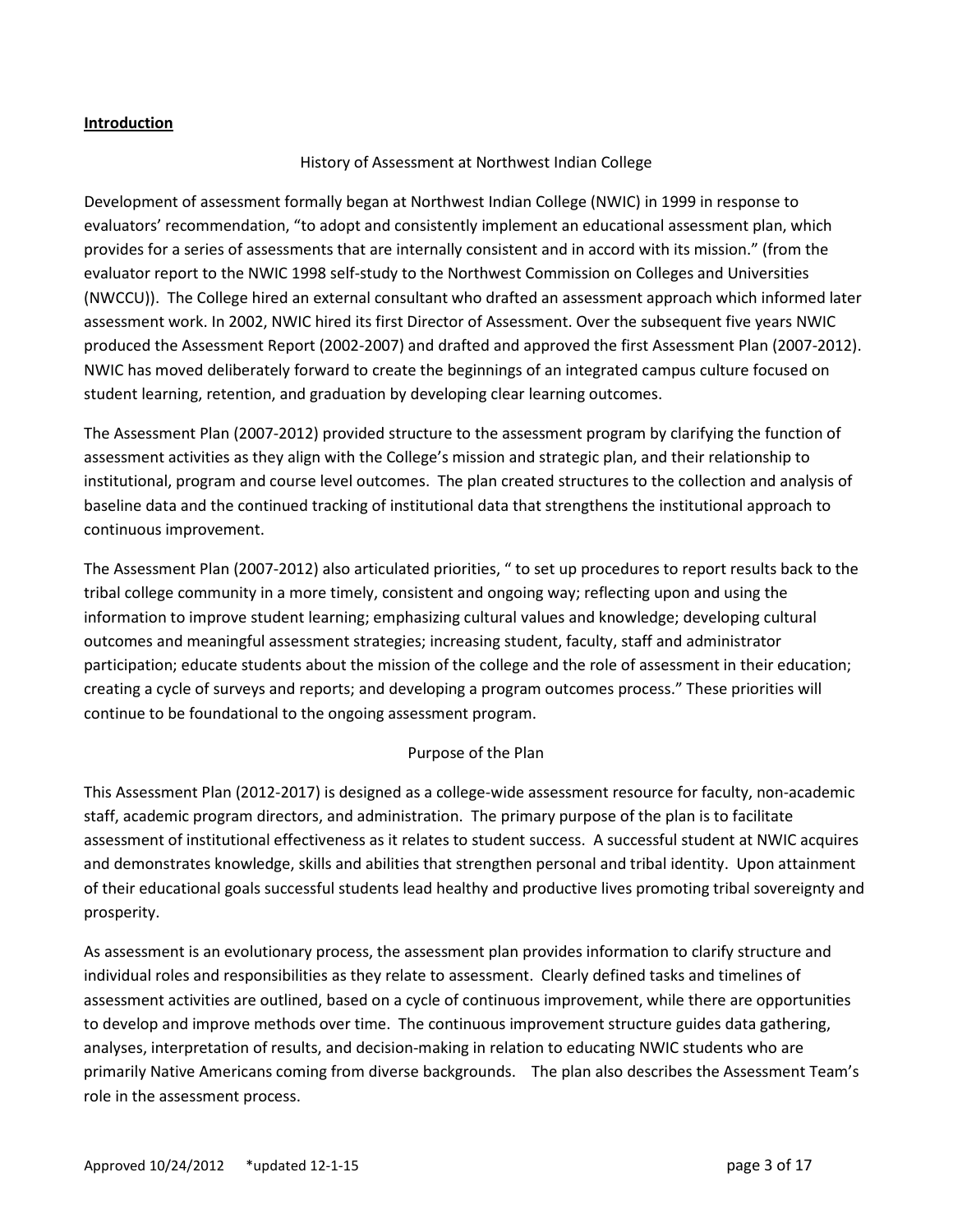#### Overview of the Assessment of Student Learning

The assessment process is guided by the Continuous Improvement Model, as shown below. The articulated student learning outcomes guide the process. These outcomes may be at the institutional level, academic program level, course level, or be student support program outcomes. In the next step, appropriate strategies are identified that are to be used as indicators to assess attainment of learning outcomes and thresholds for success are identified to determine whether the outcomes have been achieved or not. The appropriate data is then gathered for each assessment strategy and analyzed. The results of the analysis are then reported and recommendations are made that inform decisions about how to make programmatic improvements, which closes the loop of the evaluation process. As the cycle begins again, outcomes are re-evaluated and updated, as needed, in light of the programmatic changes.



### *Cycle of Continuous Improvement*

Three types of data are used in the assessment of student learning at NWIC: institutional data, direct indicators (measures of student performance), and indirect indicators (student perceptions). Each of these three types of data may be useful for assessing specific outcomes at any of the levels.

Assessment and evaluation are meaningless if results are not communicated with the stakeholders. Communication of results should inform all stakeholders of the actions or recommendations. It is an institutional goal during this next phase of the assessment plan to fully develop and implement the processes for regular reporting of assessment results to all stakeholders.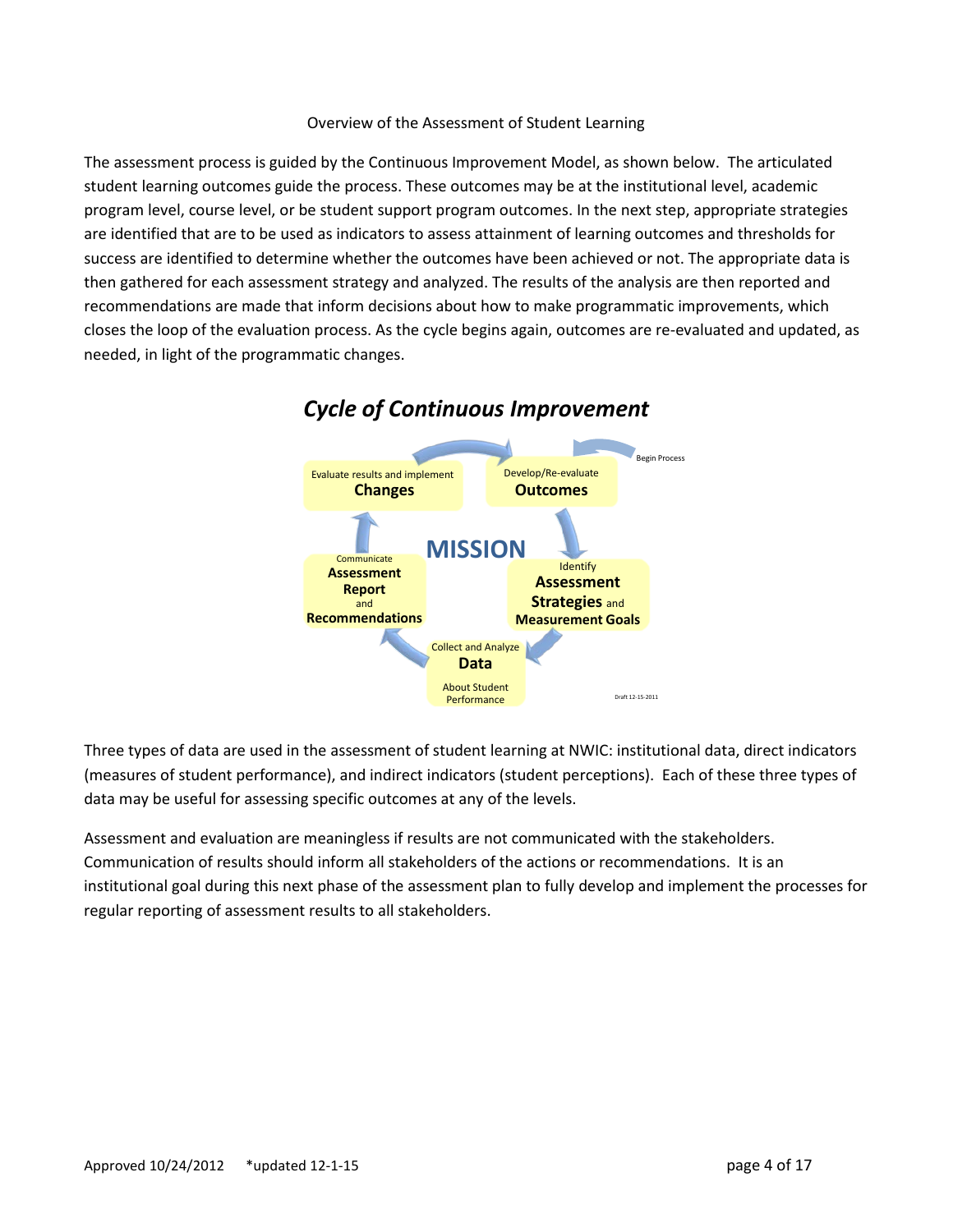#### Assessment Team- Purpose, Goals, and Role in the Assessment Process

The purpose of the Assessment Team is*: In support of Northwest Indian College's continuous improvement, The Assessment Team will support the mission, strategic plan, and coordinate the assessment process to assure that the data collection, data analyses, and reporting processes are useful, relevant, and meaningful. The Assessment Team supports the improvement of programs and services through training and education and brings together diverse perspectives to support the institution's capacity to use data across campus.*

The goals of the Assessment Team are to:

- 1. Research best practices of institutional assessment
- 2. Provide oversight and guide the institutional assessment process
- 3. Make recommendations to the NWIC institutional assessment process
- 4. Assess staff training needs in the use of data for analysis of institutional effectiveness and document measures of continuous improvement

The role of the Assessment Team is to support the institutional assessment process and serve as a review board for the annual assessment reports in an effort to help make further meaning of the data analysis and give guidance on the plans for improvement.

The Assessment Team will collectively have an institutional perspective by drawing members from across campus departments. Members will be appointed annually and include: Co-chairs – Director of Assessment and the Director of Institutional Research The Associate Dean of Instruction and Distance Learning Director of Indigenous Service Learning Academic Program Developer At least one representative from each of the following areas: Administrator from Center for Student Success Academic Program Director Faculty member Community Education Department Enrollment Services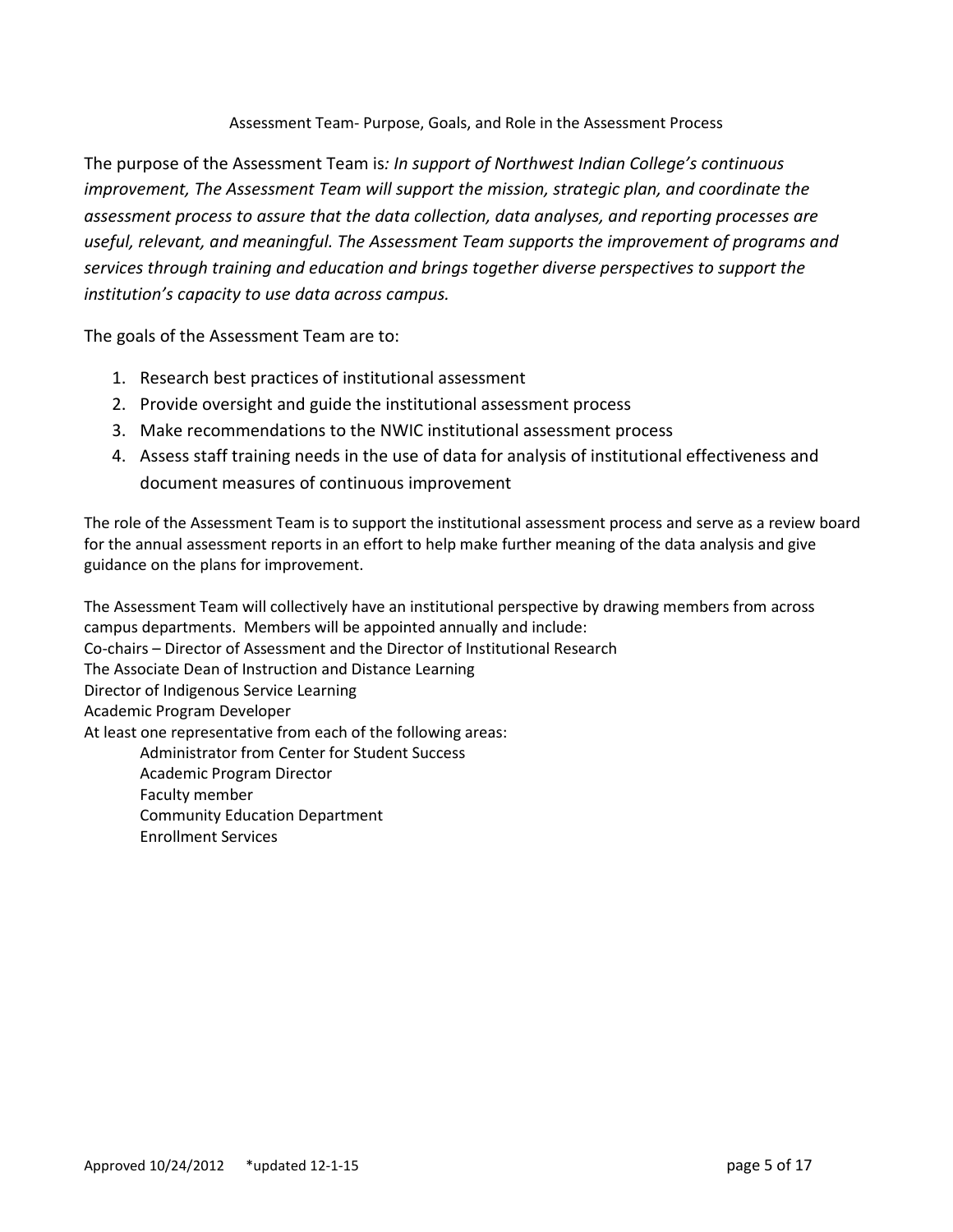#### **Institutional Frameworks that Guide the Assessment Plan**

Assessment at NWIC is guided by and aligns with the college mission, "Through education, Northwest Indian College promotes Indigenous self-determination and knowledge."

#### Strategic Plan Academic Goals

The NWIC Strategic Plan (2010-2017) provides the foundational goals of the institution and will provide focus to all outcome development. The strategic plan addresses four core themes and ten goals. These goals guide the institution toward strong educational programs that meet the needs of the tribal communities in the Pacific Northwest.

#### Core Themes:

- 1. Engage Indigenous knowledge
- 2. Commitment to Student Success
- 3. Access to Higher Education Opportunities at all levels for Tribal Communities
- 4. Advance Place-Based Community Education and Outreach

#### Goals:

1. Promote student self-identity through the tribal college experience.

2. Indigenous knowledge is the foundation for all programs of study

3. NWIC actively engages faculty and students in research and scholarship in support of the college's mission and programs.

4. Prepares students to be successful at the associate, baccalaureate and graduates levels.

- 5. Promote student success in college level courses through the First Year Experience Program
- 6. NWIC offers career and workforce opportunities in response to community and individual needs

7. NWIC provides access to and opportunities for engagement in the tribal college experience at all entry points.

8. NWIC increases access to program of study courses through distance education modalities and site-based services.

9. NWIC promotes healthy living and nutrition, tribal leadership, and financial security through place-based community education.

10. NWIC promotes Land Grant programming that builds institutional and community capacity in the marine sciences, aquaculture and natural resources.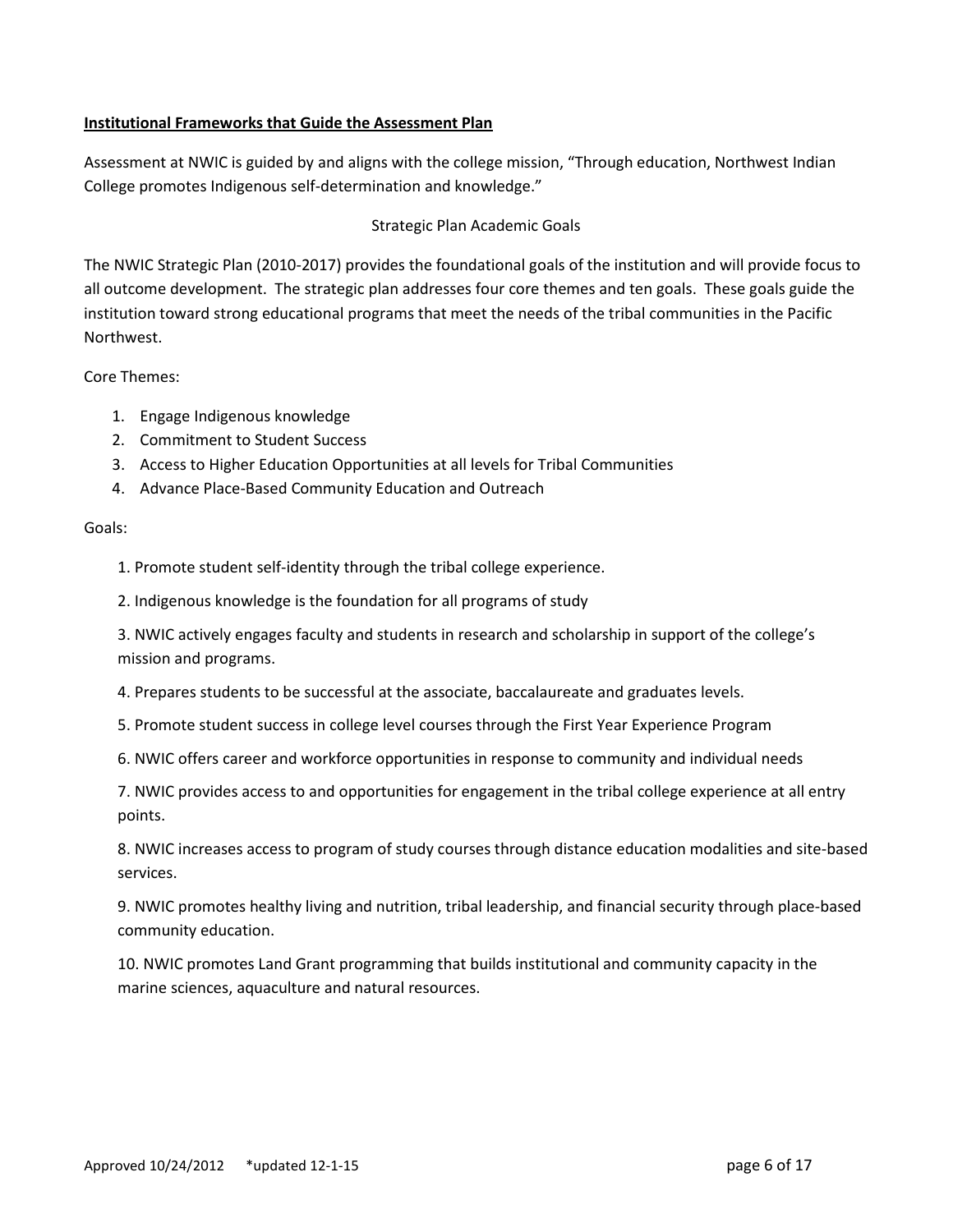#### **Data Used in the Assessment Plan**

Assessment of student learning is based upon three types of data: institutional data, direct indicators, and indirect indicators. Direct indicators measure learning through assignments, portfolios and other student work while indirect indicators ask students to reflect on their learning. The assessment of student learning occurs at multiple levels within NWIC at the institutional, academic program, and course levels, as well as through student support programming that supports student learning.

#### Institutional Data

The first type of data collected and analyzed in this assessment plan is institutional data. Institutional data are measures that do not necessarily indicate student learning but do reflect the overall condition and effectiveness of the college's educational programs. To this end, NWIC will continue to track student enrollment numbers and rates, graduation numbers and rates, retention rates at the institutional and program levels, and completion numbers and rates of identified key courses. In addition, the Assessment Plan (2012-2017) will improve tracking of transfer numbers and rates and start tracking graduates' career information. It will focus on reporting and reflecting upon the data and using the information to improve the student learning experience.

The following institutional data are analyzed and reported annually and the results are posted as part of the annual Student Success Report on the NWIC Assessment website.

| Type of           | <b>Details</b>      |                            | <b>Units</b> | <b>Baseline</b> | $2012 -$ | $2013 -$ | $2014 -$ | 2015           | $2016 -$ |
|-------------------|---------------------|----------------------------|--------------|-----------------|----------|----------|----------|----------------|----------|
| Data              |                     |                            |              | 2011-12         | 2013     | 2014     | 2015     | $\blacksquare$ | 2017     |
|                   |                     |                            |              |                 |          |          |          | 2016           |          |
| <b>Enrollment</b> |                     | Indian Student count (ISC) | $\#$         | 759             | 690.2    | 730.7    | 680.3    | 668.5          |          |
| <b>Numbers</b>    |                     |                            |              |                 |          |          |          |                |          |
| (Annual)          |                     |                            |              |                 |          |          |          |                |          |
|                   | <b>Full-time</b>    | <b>Overall</b>             | $\#$         | 851             | 843      | 850      | 786      | 760            |          |
|                   | Equivalent<br>(FTE) |                            |              |                 |          |          |          |                |          |
|                   |                     | Lummi                      | $\#$         | 307             | 363      | 426      | 377      | 378            |          |
|                   |                     | Tulalip                    | $\#$         | 37              | 37       | 57       | 39       | 51             |          |
|                   |                     | Swinomish                  | #            | 21              | 23       | 33       | 33       | 27             |          |
|                   |                     | Port Gamble                | #            | 44              | 45       | 73       | 57       | 53             |          |
|                   |                     | Nez Perce                  | #            | 48              | 48       | 72       | 60       | 62             |          |
|                   |                     | Nisqually                  | #            | $\mathbf{1}$    | 15       | 23       | 38       | 65             |          |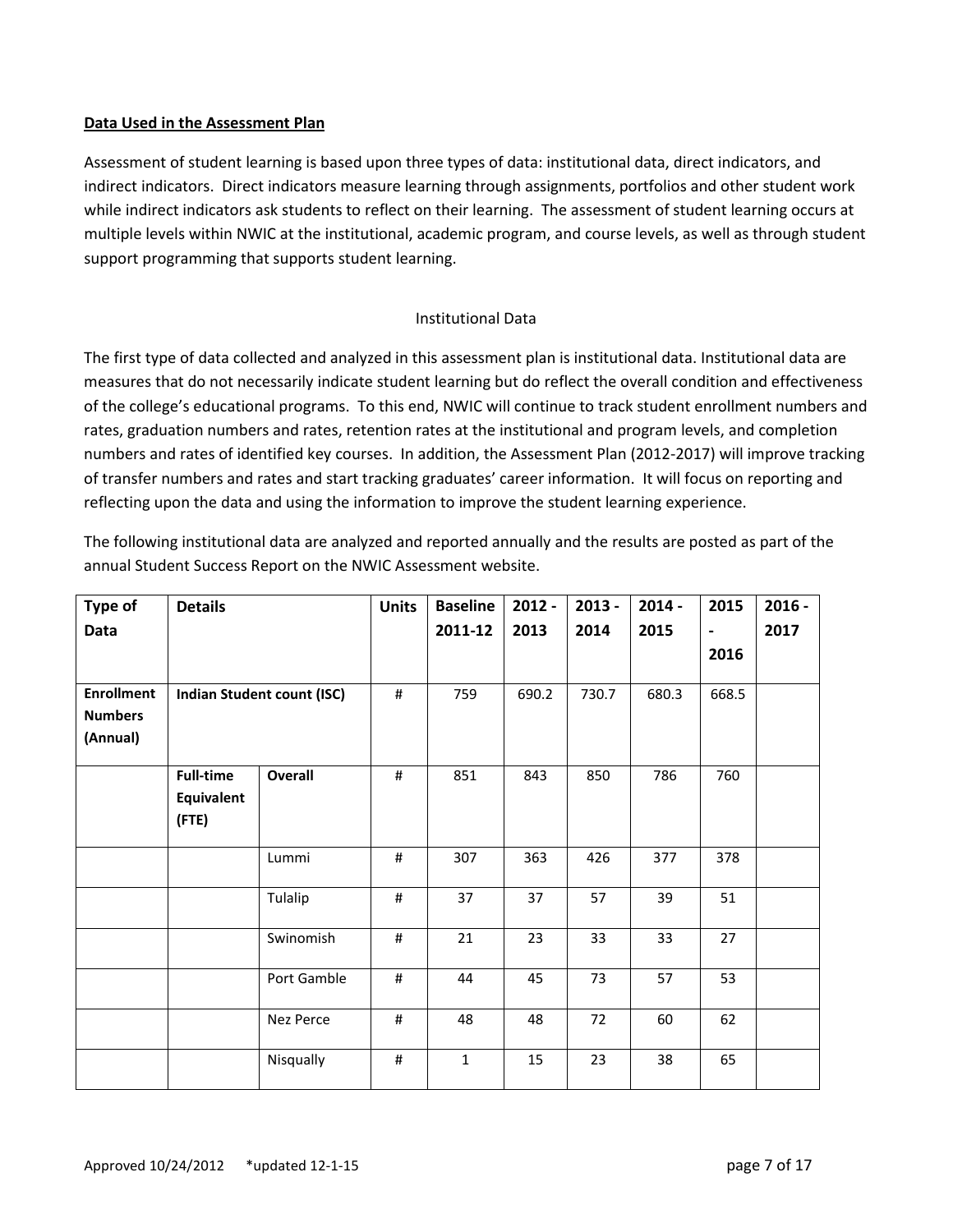|                               |                               | Muckleshoot                                                                                                                                                                      | $\#$         | 133             | 62       | 90       | 79       | 75                           |          |
|-------------------------------|-------------------------------|----------------------------------------------------------------------------------------------------------------------------------------------------------------------------------|--------------|-----------------|----------|----------|----------|------------------------------|----------|
| Type of                       | <b>Details</b>                |                                                                                                                                                                                  | <b>Units</b> | <b>Baseline</b> | $2012 -$ | $2013 -$ | $2014 -$ | 2015                         | $2016 -$ |
| <b>Data</b>                   |                               |                                                                                                                                                                                  |              | 2011-12         | 2013     | 2014     | 2015     | $\qquad \qquad \blacksquare$ | 2017     |
|                               |                               |                                                                                                                                                                                  |              |                 |          |          |          | 2016                         |          |
|                               |                               | <b>Continuing Education Units</b>                                                                                                                                                | $\#$         | 63              | 94       | 90       | 74       | 72                           |          |
|                               | $(CEU) - FTE$                 |                                                                                                                                                                                  |              |                 |          |          |          |                              |          |
| Course                        | <b>First Year</b>             | Math 99                                                                                                                                                                          | $\%$         | 47%             | 59%      | 55%      | 53%      | 66%                          |          |
| completion                    | Core                          |                                                                                                                                                                                  |              |                 |          |          |          |                              |          |
| Rates<br>(Annual)             | <b>Courses</b>                |                                                                                                                                                                                  |              |                 |          |          |          |                              |          |
|                               |                               | English 98                                                                                                                                                                       | $\%$         | 48%             | 78%      | 58%      | 64%      | 56%                          |          |
|                               |                               |                                                                                                                                                                                  |              |                 |          |          |          |                              |          |
| <b>Students</b>               |                               | <b>CMST 101</b>                                                                                                                                                                  | $\%$         | 65%             | 65%      | 66%      | 72%      | 72%                          |          |
| who<br>complete               |                               | <b>HMDV 110</b>                                                                                                                                                                  | $\%$         | 57%             | 50%      | 60%      | 51%      | 67%                          |          |
| <b>FY Core</b><br>course with |                               | <b>CMPS 101</b>                                                                                                                                                                  | $\%$         | 50%             | 55%      | 56%      | 62%      | 57%                          |          |
| a grade 'C'<br>or better      | ABE/GED                       |                                                                                                                                                                                  | $\%$         | 74%             | 80%      | 74%      | 75%      | 73%                          |          |
|                               | Workforce                     |                                                                                                                                                                                  | $\%$         | 57%             | 59%      | 33%      | 81%      | 83%                          |          |
| Retention<br>Rates            | <b>Overall Fall</b><br>- Fall | All Degree<br>seeking<br>students who<br>completed one<br>or more credits<br>one fall quarter,<br>the % who<br>completed one<br>or more credits<br>the following<br>fall quarter | $\%$         | 39%             | 49%      | 47%      | 49%      | 52%                          |          |
|                               | FYE fall<br>cohort            | First-time,<br>program of<br>study students<br>who enroll for 2<br>or more college<br>courses fall and<br>continue to<br>enroll through<br>spring                                | $\%$         | 43%             | 38%      | 47%      | 39%      | 49%                          |          |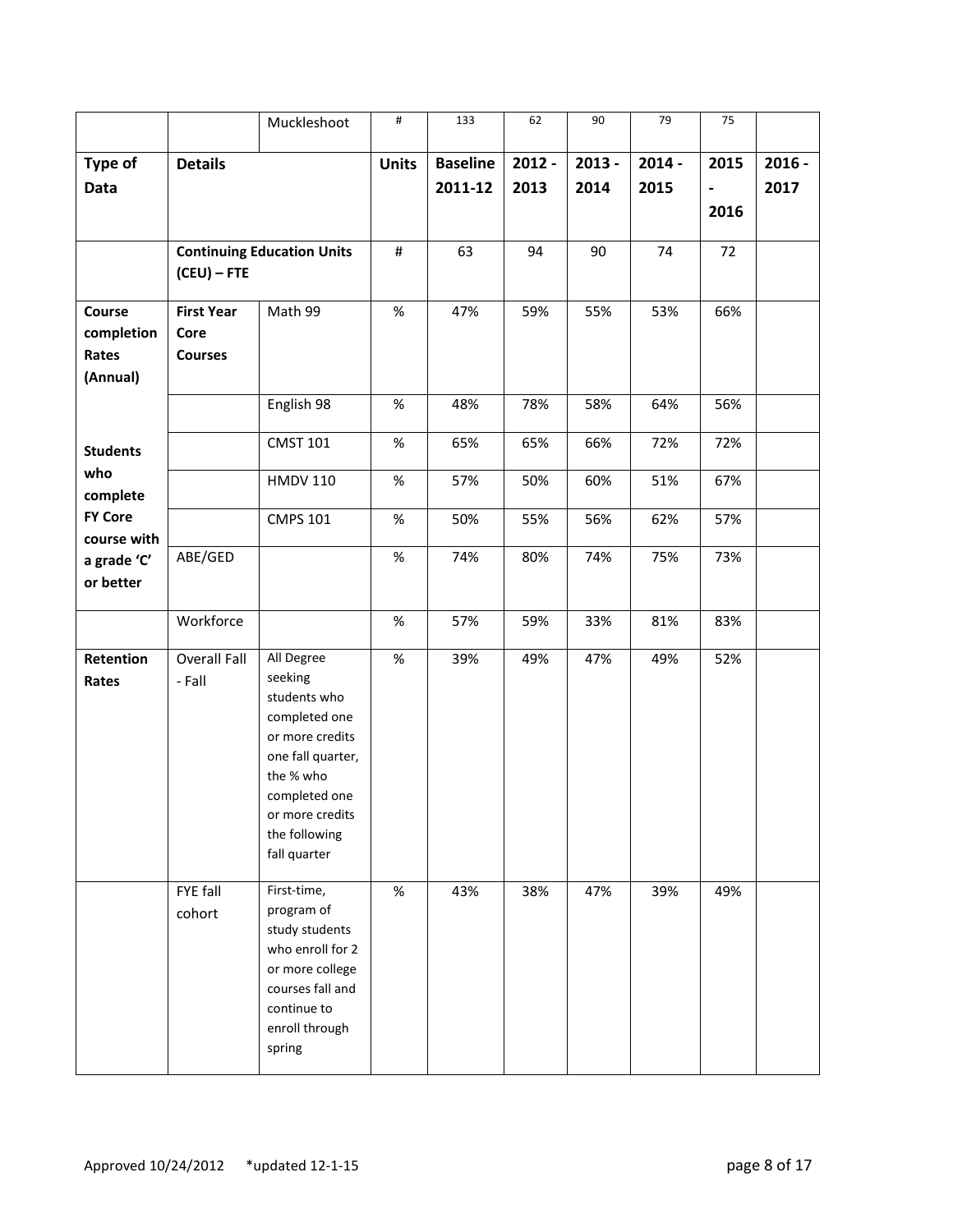| Type of      | <b>Details</b>   |               | <b>Units</b> | <b>Baseline</b>         | $2012 -$       | $2013 -$                | $2014 -$       | $2015 -$       | $2016 -$ |
|--------------|------------------|---------------|--------------|-------------------------|----------------|-------------------------|----------------|----------------|----------|
| <b>Data</b>  |                  |               |              | 2011-12                 | 2013           | 2014                    | 2015           | 2016           | 2017     |
|              |                  |               |              |                         |                |                         |                |                |          |
| Graduation   | <b>Bachelors</b> | BA            | $\#$         | $\pmb{0}$               | $\pmb{0}$      | $\overline{\mathbf{3}}$ | 22             | 29             |          |
| by type of   |                  |               |              |                         |                |                         |                |                |          |
| degree       |                  |               |              |                         |                |                         |                |                |          |
|              |                  | <b>BS</b>     |              | 8                       | $10\,$         | $10\,$                  | 10             | 8              |          |
|              |                  |               |              |                         |                |                         |                |                |          |
|              | Associate        | AAS (DTA)     | $\#$         | 59                      | 57             | 54                      | 55             | 68             |          |
|              |                  | AST           | $\#$         | $\overline{2}$          | 0              | $\pmb{0}$               | $\mathbf 0$    | $\mathbf{1}$   |          |
|              |                  | AAS-T         | $\#$         | $\overline{3}$          | $\overline{2}$ | $\overline{\mathbf{4}}$ | $\overline{2}$ | $\mathbf 1$    |          |
|              |                  | <b>ATA</b>    | $\#$         | $\overline{\mathbf{4}}$ | 3              | $\overline{7}$          | $\overline{2}$ | $\overline{7}$ |          |
|              |                  | Certificate   | $\#$         | $\overline{2}$          | $\mathbf 1$    | $\mathbf{1}$            | $\overline{2}$ | $\mathbf{1}$   |          |
|              |                  | Awards of     | $\#$         | $\pmb{0}$               | $\mathbf 1$    | 3                       | $\overline{2}$ | 13             |          |
|              |                  | Completion    |              |                         |                |                         |                |                |          |
| Graduation   | Bachelor         |               | $\%$         |                         |                |                         |                |                |          |
| Rate         |                  |               |              |                         |                |                         |                |                |          |
|              |                  | Overall       | $\%$         |                         |                |                         |                | 41%            |          |
|              |                  | Lummi         | $\%$         |                         |                |                         |                | 33%            |          |
|              |                  | Off Campus    | $\%$         |                         |                |                         |                | 8%             |          |
|              | Associate        |               | $\%$         |                         |                |                         |                |                |          |
|              | 3-yr rate        | Overall       | $\%$         | 14%                     | 15%            | 9%                      | 14%            | 15%            |          |
|              |                  | Lummi         | $\%$         | $9\%$                   | 17%            | 10%                     | 23%            | 8%             |          |
|              |                  | Off Campus    | $\%$         | 19%                     | 14%            | 9%                      | 7%             | 23%            |          |
| Transfer to  | Retention        | (plan for     |              |                         |                |                         |                |                |          |
| four-year    |                  | tracking will |              |                         |                |                         |                |                |          |
| Institutions | Graduation       | be developed) |              |                         |                |                         |                |                |          |
| Career       | Job              | (plan for     |              |                         |                |                         |                |                |          |
|              | Placement        | tracking will |              |                         |                |                         |                |                |          |
|              |                  | be developed) |              |                         |                |                         |                |                |          |
|              |                  |               |              |                         |                |                         |                |                |          |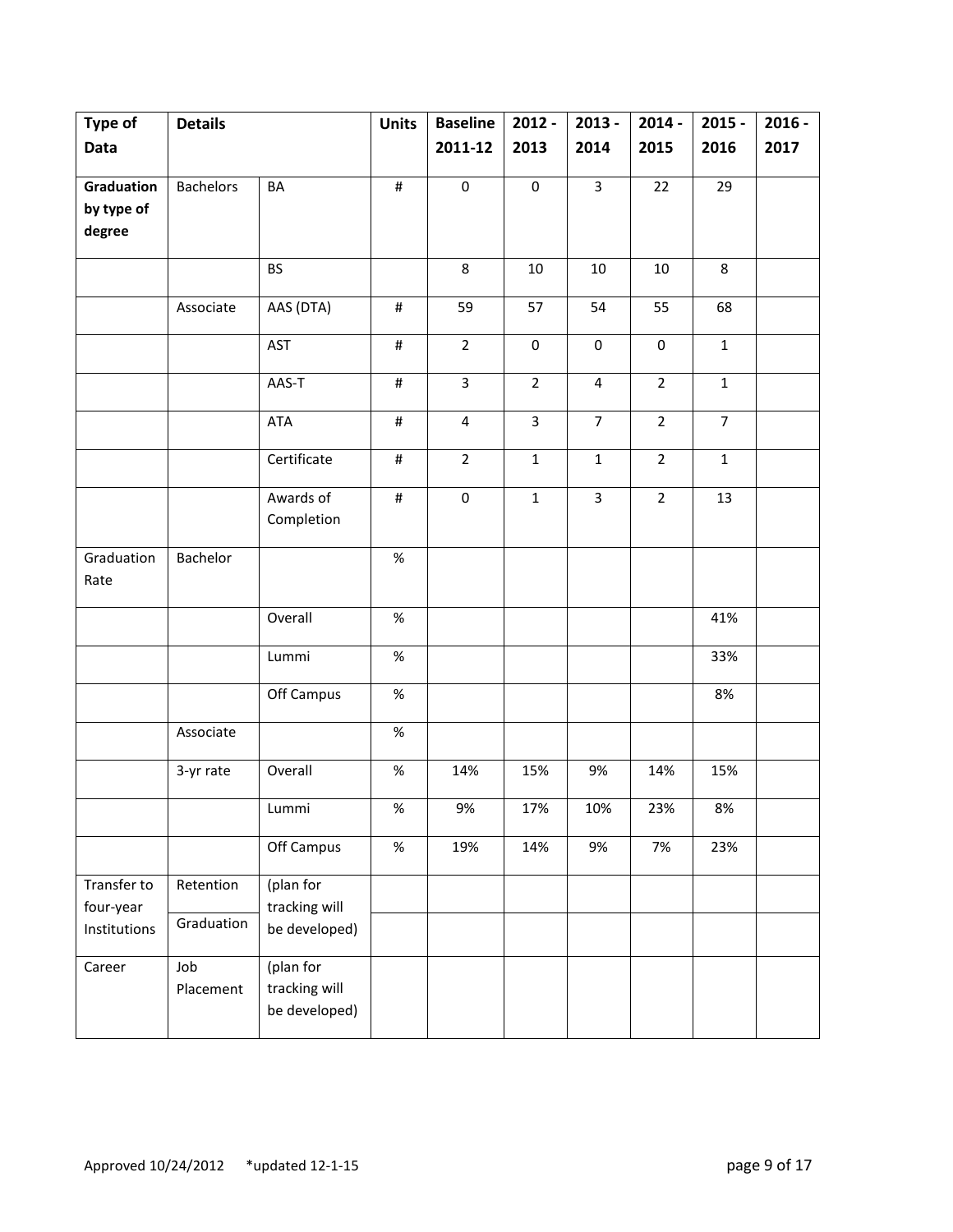#### Indicators of Student Learning

The continuous improvement model presented on page 5 consists of five steps which are further elaborated in the following 14 steps, which drive the process for assessment of student learning outcomes at the institutional, academic program, and course levels, as well as for student support programming.

| The 14 Step NWIC ASSESSMENT PROCESS and TIMELINE for the Four Levels of OUTCOMES |  |
|----------------------------------------------------------------------------------|--|
|----------------------------------------------------------------------------------|--|

|    | <b>Action Steps</b>     | Institutional     | <b>Academic</b>   | <b>Courses</b>    | <b>Student</b>    |
|----|-------------------------|-------------------|-------------------|-------------------|-------------------|
|    |                         |                   | <b>Programs</b>   |                   | <b>Support</b>    |
|    |                         |                   |                   |                   | <b>Programs</b>   |
| 1. | Articulate outcomes     | 2012-13 Gather    | All programs by   | All courses,      | $2012 - 13 -$     |
|    |                         | indirect data     | 2014              | regularly taught, | Identify 3        |
|    |                         |                   |                   | by 2017           | programs &        |
|    |                         | 2012-14 Review &  |                   |                   | all programs      |
|    |                         | update Outcomes   |                   |                   | by 2015           |
| 2. | Develop outcomes        | 2012-13 Tribal    | All programs by   | For all           | $2013 - 13 - for$ |
|    | rubrics                 | Outcomes, 2013-   | 2014              | scheduled         | identified        |
|    |                         | 14                |                   | courses           | programs &        |
|    |                         | Communications    |                   |                   | all programs      |
|    |                         | Outcomes          |                   |                   | by 2015           |
|    |                         |                   |                   |                   |                   |
| 3. | Identify direct and     | 2012-13 Tribal    | Using a phase II  | For all           | For identified    |
|    | indirect assessment     | Outcomes, 2013-   | curriculum map    | scheduled         | programs          |
|    | opportunities at entry, | 14                | Assess 7 programs | courses           |                   |
|    | midway, and exit        | Communications    | 2012-13 & all     |                   |                   |
|    |                         | Outcomes          | regularly taught  |                   |                   |
|    |                         |                   | programs by 2014  |                   |                   |
|    |                         | All by 2017       |                   |                   |                   |
| 4. | Include outcomes on     | Identify courses  | Review progress   | Review progress   | All program       |
|    | syllabi or disseminated | during curricular | following         | following         | materials and     |
|    | materials               | review            | curricular review | curricular        | advertising for   |
|    |                         |                   |                   | review.           | identified        |
|    |                         |                   | All required      | FIG's are         | programs          |
|    |                         |                   | courses in        | responsible for   |                   |
|    |                         |                   | programs          | changes to        |                   |
|    |                         |                   | regularly taught  | identified        |                   |
|    |                         |                   | by 2017           | courses and all   |                   |
|    |                         |                   |                   | courses,          |                   |
|    |                         |                   |                   | regularly taught, |                   |
|    |                         |                   |                   | by 2017           |                   |
|    |                         |                   |                   |                   |                   |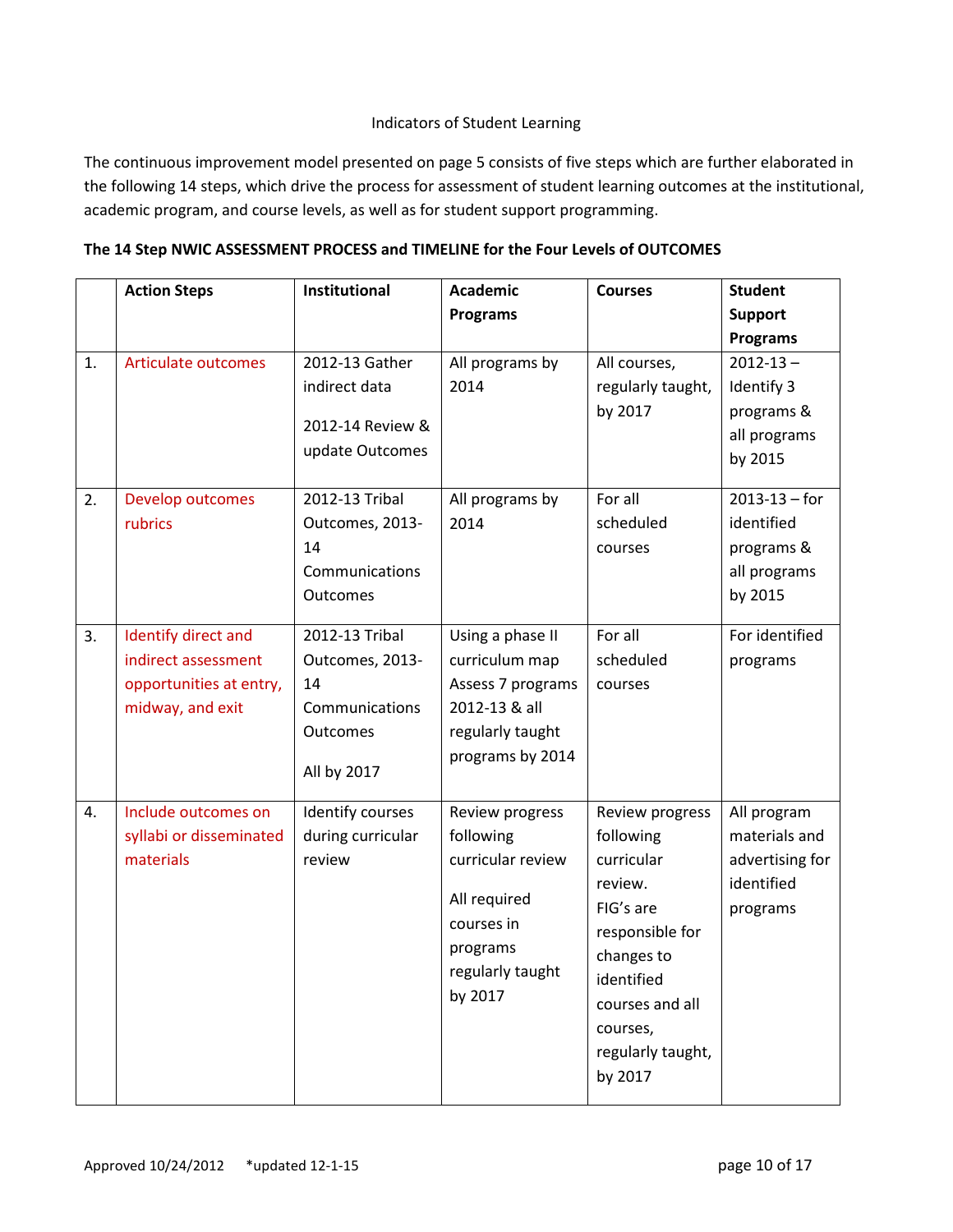| 5.  | Determine or create                                   | 2012-13 Tribal                 | For identified      | For all                     | Student        |
|-----|-------------------------------------------------------|--------------------------------|---------------------|-----------------------------|----------------|
|     | the instructional                                     | Outcomes, 2013-                | courses, all        | scheduled                   | activities or  |
|     | activities or                                         | 14                             | regularly taught    | courses                     | intentional    |
|     | assignments that will                                 | Communications                 | programs by 2014    |                             | interactions   |
|     | be used to teach                                      | <b>Outcomes</b>                |                     |                             |                |
|     |                                                       | All by 2017                    |                     |                             |                |
| 6.  | Determine or create                                   | 2012-13 Tribal                 | For identified      | For all                     | Develop        |
|     | the activities,                                       | Outcomes, 2013-                | courses, all        | scheduled                   | survey,        |
|     | assignments, or tool                                  | 14                             | regularly taught    | courses                     | evaluation, or |
|     | that will be used to                                  | Communications                 | programs by 2014    |                             | other tool     |
|     | assess                                                | <b>Outcomes</b>                |                     |                             |                |
| 7.  |                                                       | 2012-13 Tribal                 | For all identified  |                             | For identified |
|     | Develop assessment<br>strategy rubric                 | Outcomes, 2013-                |                     | Quarterly for<br>scheduled  |                |
|     |                                                       | 14                             | courses by 2014     | courses                     | activity       |
|     |                                                       | Communications                 |                     |                             |                |
|     |                                                       | <b>Outcomes</b>                |                     |                             |                |
|     |                                                       |                                |                     |                             |                |
| 8.  | Identify the                                          | Annually                       | Review and          | Annually                    | For each       |
|     | measurement goal                                      |                                | update annually     |                             | program        |
|     |                                                       |                                | for all programs    |                             | outcome        |
| 9.  | <b>Assess students for</b>                            | Quarterly in                   | Quarterly in        | Quarterly                   | Ongoing        |
|     | outcome attainment                                    | identified courses             | identified courses  |                             |                |
|     |                                                       |                                |                     |                             |                |
| 10. | Analyze the                                           | Quarterly and                  | Quarterly and       | Quarterly                   | Quarterly and  |
|     | assessment data                                       | annually at the                | annually at the     |                             | Annually       |
|     |                                                       | end of spring                  | end of spring       |                             |                |
|     |                                                       | quarter                        | quarter             |                             |                |
| 11. | Compare the outcome                                   | Annually                       | Annually            | Annually                    | Annually       |
|     | data over time                                        |                                |                     |                             |                |
| 12. |                                                       |                                | Quarterly within    |                             | Quarterly and  |
|     | <b>Report analysis results</b><br>and recommendations | Annually to<br>administration, | discipline group    | Quarterly<br>written report | annually to    |
|     |                                                       | faculty, and                   | and annually at     | provided to                 | CSS staff,     |
|     |                                                       | students                       | the end of spring   | administration              | administration |
|     |                                                       |                                | quarter to faculty, |                             | and students   |
|     |                                                       |                                | students, and       |                             |                |
|     |                                                       |                                | administration      |                             |                |
|     |                                                       |                                |                     |                             |                |
| 13. | Use data to inform                                    | Annually                       | Annually            | Quarterly                   | Ongoing        |
|     | curricula                                             |                                |                     |                             |                |
|     |                                                       |                                |                     |                             |                |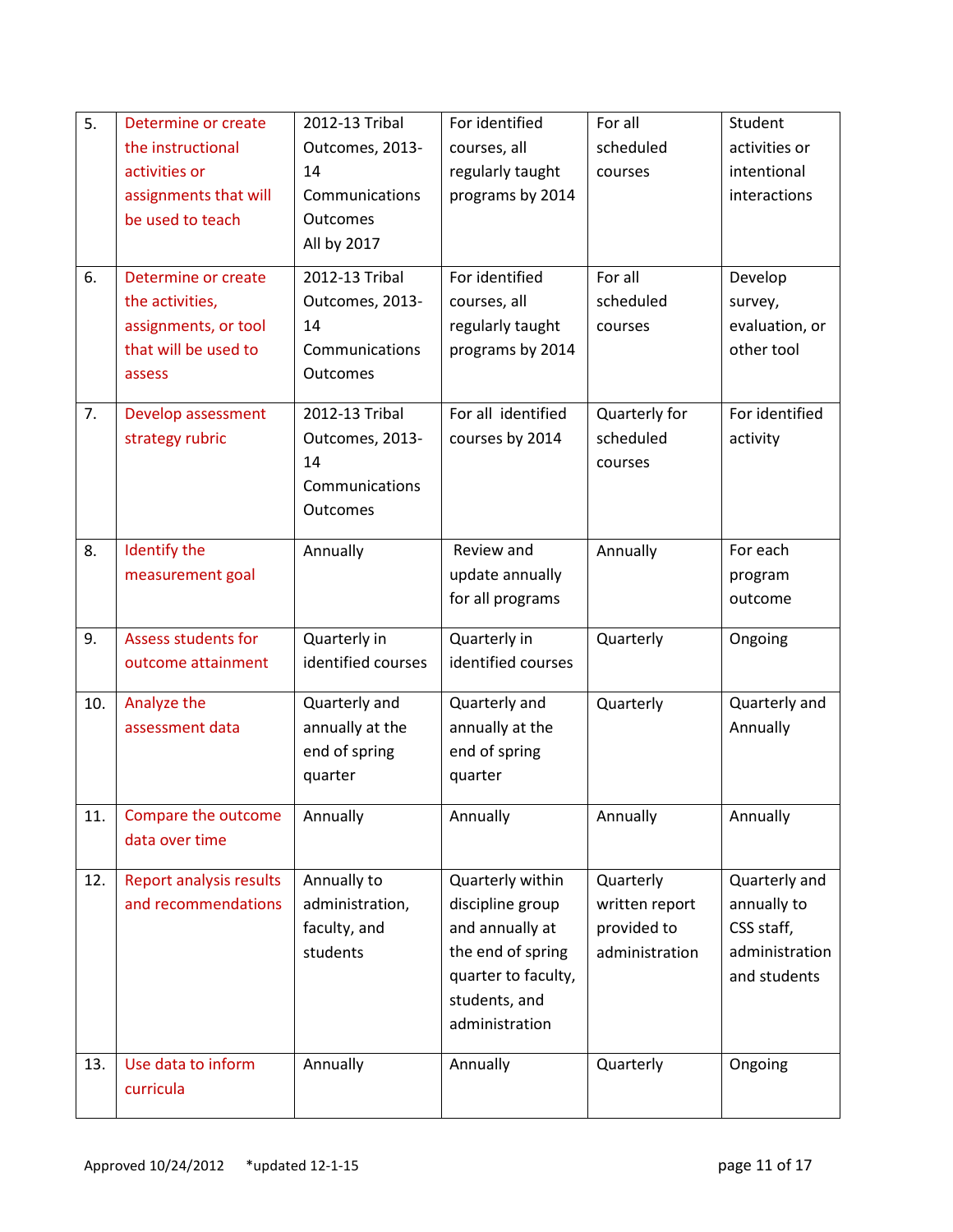| 14. | Track the results of<br>changes through<br>annual reports and on-<br>going assessment | Quarterly and<br>Annually | Quarterly and<br>Annually | Quarterly and<br>Annually | Quarterly and<br>Annually |
|-----|---------------------------------------------------------------------------------------|---------------------------|---------------------------|---------------------------|---------------------------|

The 14 step process is the framework that structures assessment activities during the period 2012-2017 for each of the four outcomes levels. It is not intended to articulate details of the processes for the outcomes levels. Details of the processes and the specific tools for assessing each of the outcomes levels are developed and updated dynamically, as shown in the following diagram.



The detailed descriptions of the processes, timelines, and tools for each of the four levels of direct measures of student learning are accessed on the NWIC Assessment website[: http://www.nwic.edu/assessment.](http://www.nwic.edu/assessment) The Assessment web site is a publically available location that presents approved outcomes, processes, reports, and other useful resources and dissemination materials. The main Assessment web site also contains links to the assessment working documents web site, which contains tools and working documents for staff to progress through the 14 step process.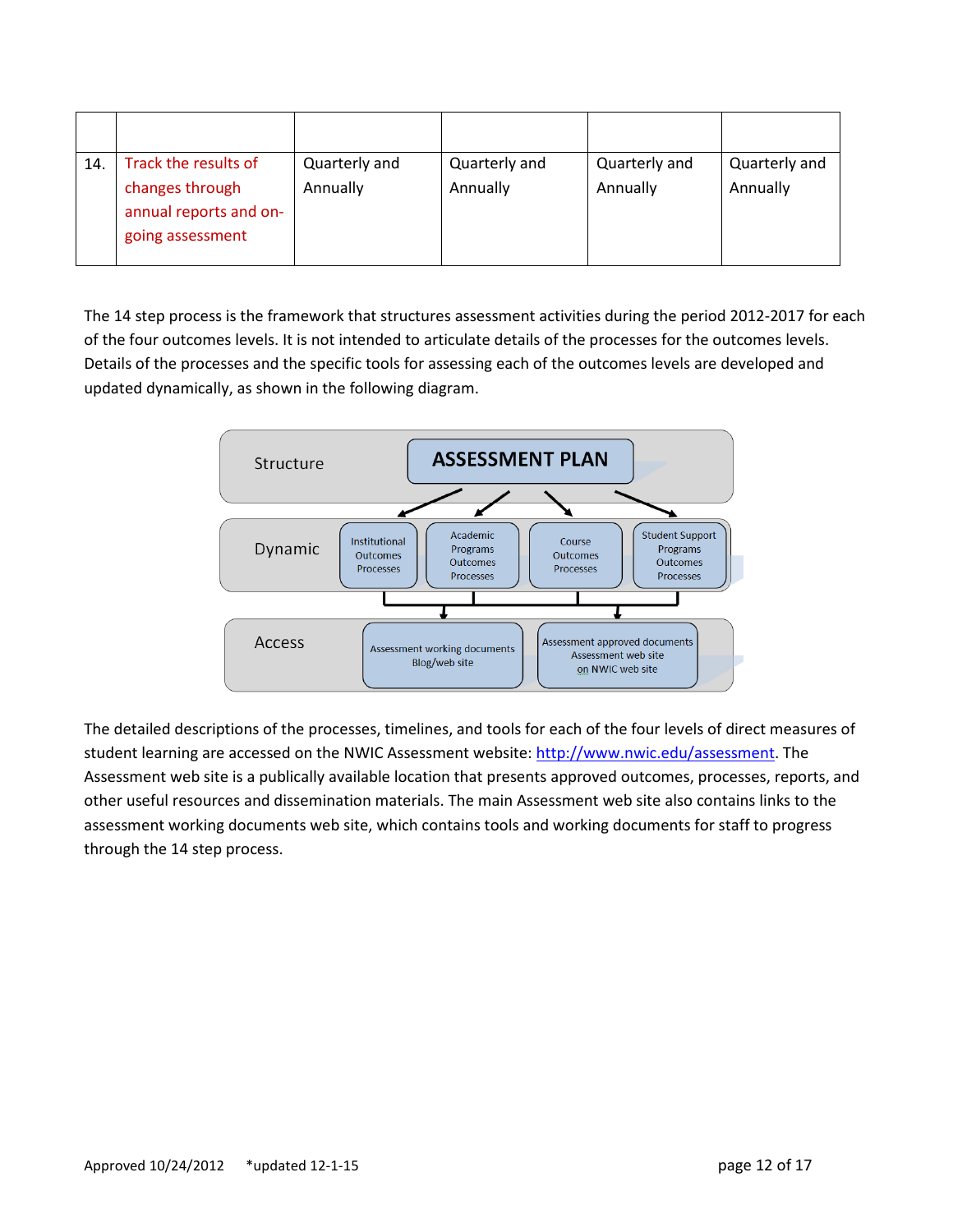#### Institutional Learning Outcomes

NWIC articulated six competencies in the first phase of the assessment efforts. Students who complete a program of study at NWIC will have a solid foundation in the areas listed below.

#### **Native Leadership** – To Acquire a Quality Education

Educated Native leaders are essential to the survival and advancement of Tribes. NWIC graduates are leaders in their own right and have the ability to communicate in diverse situations, listen deeply, think critically, and organize and articulate ideas. Upon degree attainment, a successful student will be able to …

- effectively communicate in diverse situations, from receiving to expressing information, both verbally and non-verbally
- use analytical and critical thinking skills to draw and interpret conclusions from multiple perspectives including Indigenous theory and methods

#### **Way of Life** - To Give Back

Education is relevant when Indigenous ways of thinking, learning, and doing are infused into the educational framework. NWIC graduates possess the knowledge of how Tribal values are interpreted and practiced through healthy lifestyles, language, and decision-making. Upon degree attainment, a successful student will be able to…

- demonstrate knowledge of what it means to be a people
- practice community building through service learning

#### **Inherent Rights** – To Apply Indigenous Knowledge

Knowledge of Tribal history, language and culture is integral to the advancement of sovereignty and selfdetermination. NWIC graduates actively engage in the decolonization process using an Indigenous perceptive and are able to differentiate between inherent rights and acquired rights. Upon degree attainment, a successful student will be able to …

- exhibit a sense of place
- recognize Tribal rights as they relate to human rights

#### **Community Minded** – To Utilize Education Through Work

Indigenous knowledge advances the capacity of Tribes. NWIC graduates acquire the skills to identify their role as a community member, including how they are integral to advancing the collective good of the community. Upon degree attainment, a successful student will be able to …

- meet the technological challenges of a modern world
- work cooperatively toward a common goal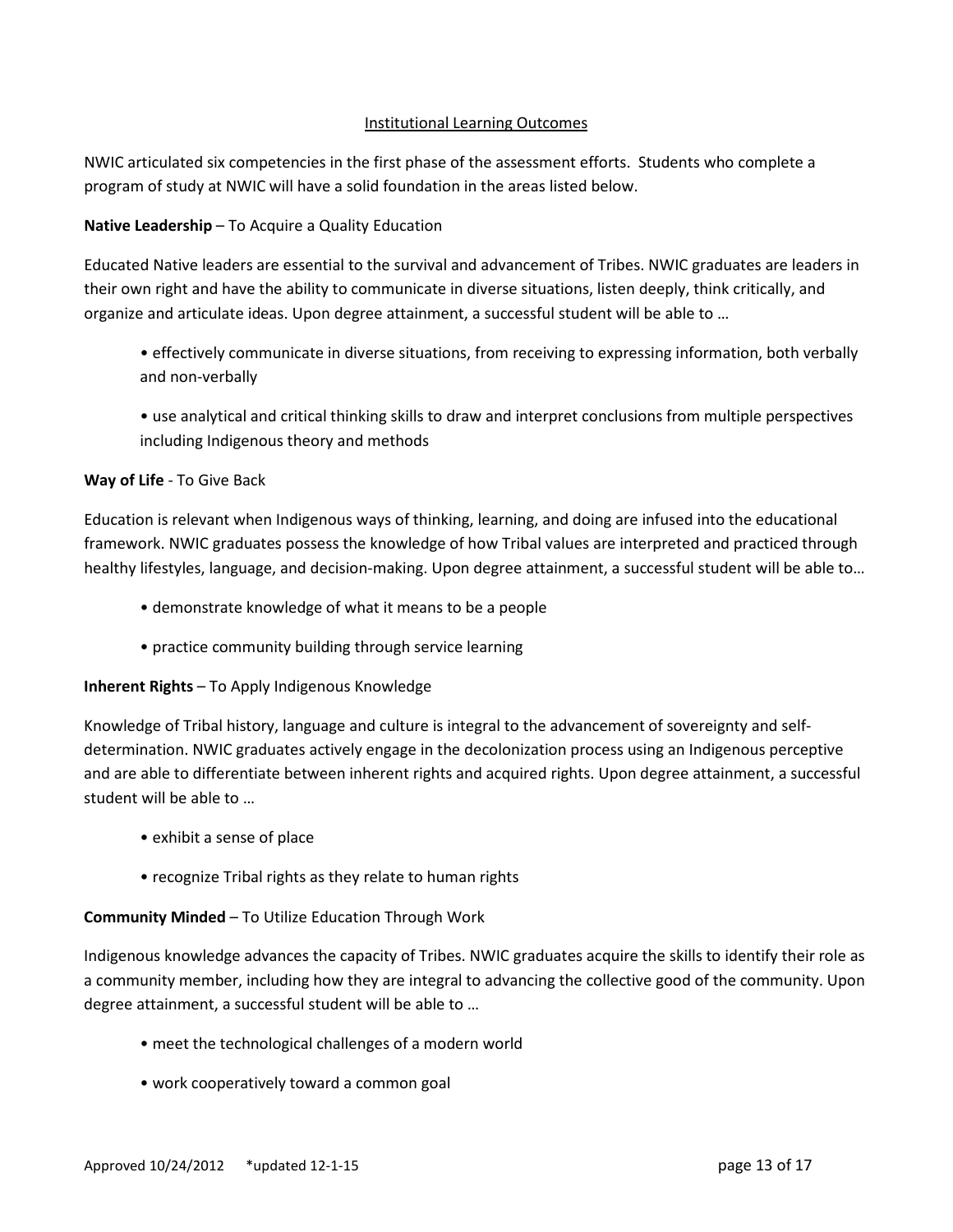Assessment of institutional outcomes will be completed through direct and indirect methods. Direct methods will follow the 14 step process and are reported annually. The current six institutional outcomes will be reviewed for appropriateness and updates, as necessary, beginning in the 2012-13 academic year. The review and update process will be completed no later than the 2013-14 academic year. Details of the processes, timelines, and tools used in the institutional outcomes assessment are posted on the NWIC Assessment web site and will be updated as the process evolves.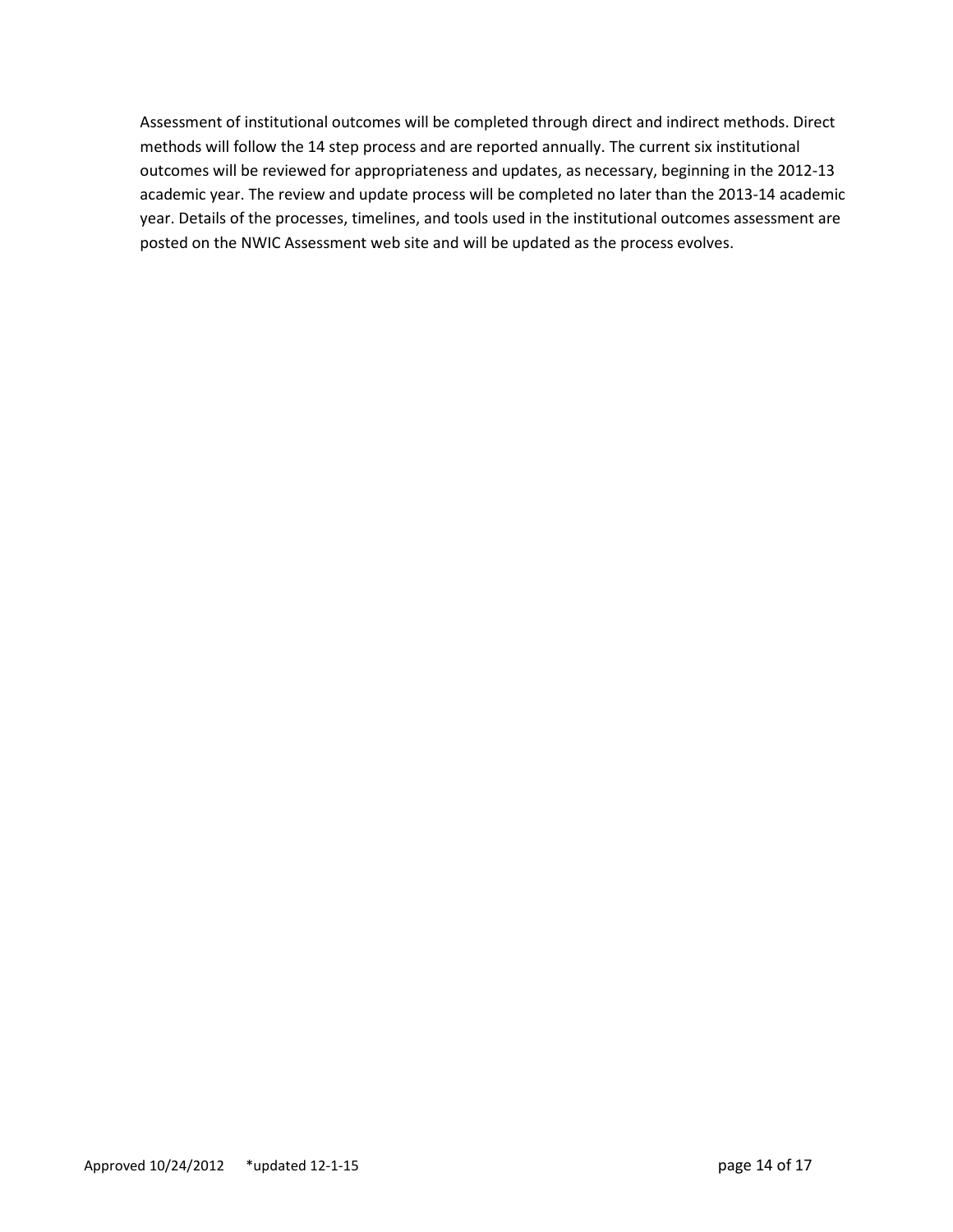#### Academic Program Outcomes

As of 2012, program outcomes have been developed for 11 of the 13 programs of study at NWIC. The first cycle of program assessment has been completed for five of the programs of study and will continue each year by identifying assessment opportunities, developing assessment strategies, performing assessment, and reporting annually. In addition, beginning with this assessment plan, NWIC will assess award of completion programs. Work will continue with designing a communication system to ensure that the findings are accessible and used to refine policy and practice at the program level, determining whether a program is meeting its objectives, discovering the strengths and challenges in the learning process, and determining whether the program is meeting the needs of the target audience. Details of the processes, timelines, and tools used in the program outcomes assessment are posted on the NWIC Assessment web site and will be updated as the process evolves.

#### Course Outcomes

The development and approval of course outcomes is monitored by the Curriculum Committee and through the curricular review process, scheduled bi-annually for identified courses and programs of study. During this phase of the assessment effort two goals are set. First, faculty inquiry groups (FIGs) will be responsible for updating course outcomes identified during the review process. Second, standards will be established to measure course outcomes, creating assessment tools, using multiple methods to assess outcomes, conducting and reporting on the course assessment following the 14 step process. Details of the processes, timelines, and tools used in the course outcomes assessment are posted on the NWIC Assessment web site and will be updated as the process evolves.

#### Student Support Program Outcomes

Assessment of student support programs is new in this phase of assessment at NWIC. A focused effort will be on identifying programs for assessment, prioritizing the programs for assessment development, and training staff to fully participate in the assessment process. Student support programs include programs implemented through the Center for Student Success, including athletics, career services, academic advising, student leadership, and residence life, as well as programming outside of the department including indigenous service learning, library, and the Math and Writing Center. Data collected will be utilized to improve student support programming and student learning.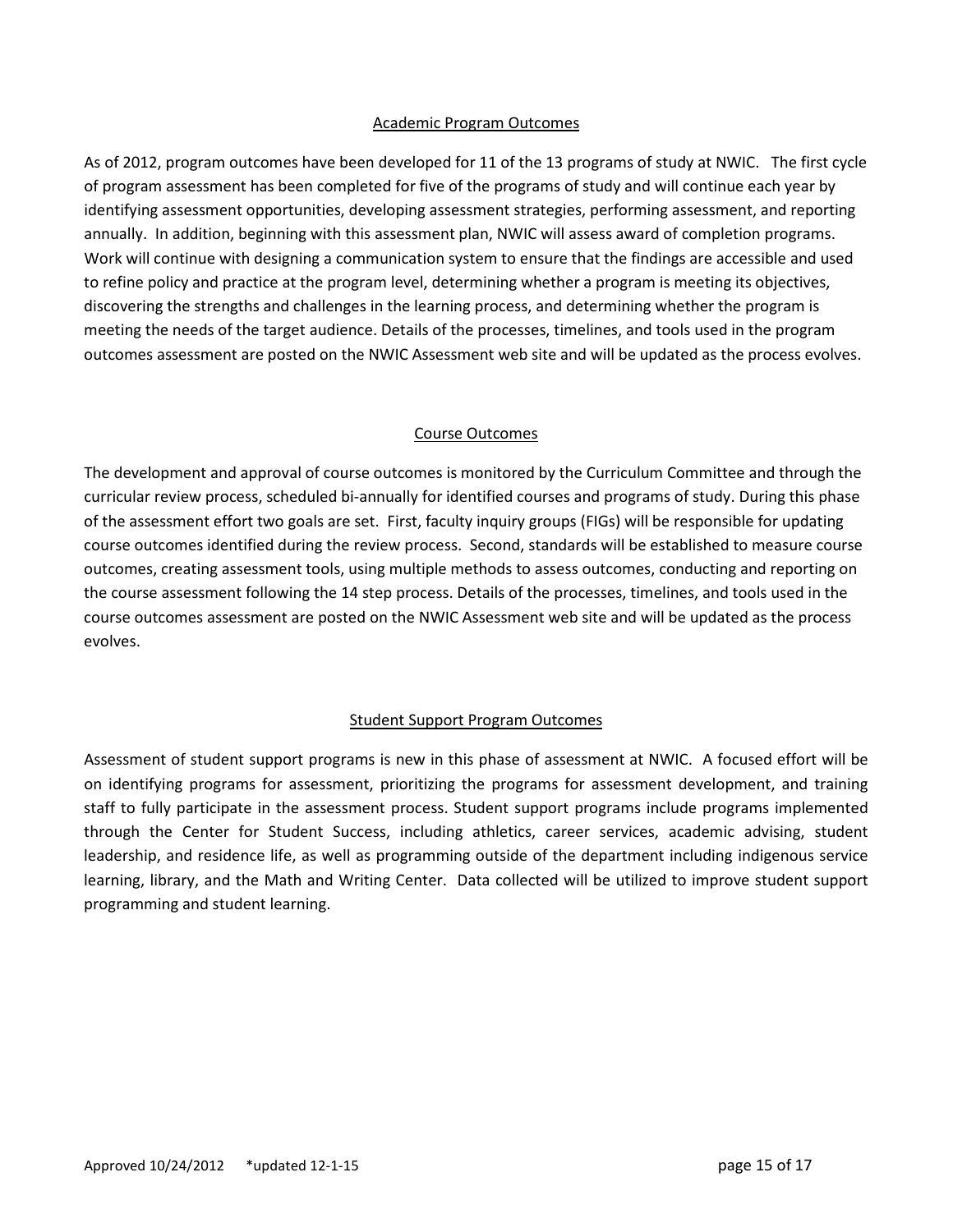#### Indirect Indicators of Student Learning

NWIC will continue to gather indirect assessment data through identified surveys, faculty peer reviews, and course evaluations. The surveys will be conducted on a four year cycle with the exception of the annual graduation survey. The purposes of the surveys are to assess the student experience within all areas of the college while enrolled and beyond graduation as well as evaluate the faculty engagement with the students and their understanding of the assessment process. To strengthen the assessment of student support programming, a survey specific to this area will be identified and conducted during the 2014-2015 academic year. A process will be developed for reporting the results to the community and tracking the improvement activities. Details of the processes, timelines, and tools used in the indirect indicators of student learning are posted on the NWIC Assessment web site and will be updated as the process evolves.

| <b>Survey</b>                                                             | <b>Baseline</b><br><b>Data</b>               | $2011 -$<br>2012              | 2012-2013                            | 2013-<br>2014               | 2014-<br>2015                        | 2015-<br>2016                | 2016-<br>2017     |
|---------------------------------------------------------------------------|----------------------------------------------|-------------------------------|--------------------------------------|-----------------------------|--------------------------------------|------------------------------|-------------------|
| Community<br>College Survey of<br>Student<br>Engagement                   | Winter 2005                                  | Conducted<br><b>Fall 2011</b> |                                      |                             |                                      | Conduct<br>survey<br>(Fall)  |                   |
| Faculty Survey of<br>Student<br>Engagement                                | Winter 2005                                  | Conducted<br><b>Fall 2011</b> |                                      |                             |                                      | Conduct<br>survey<br>(Fall)  |                   |
| Alumni survey<br>(ACT with NWIC<br>specific<br>questions)                 | Winter 2004<br>$(1990 - 2003)$<br>graduates) |                               | Conduct<br>survey (all<br>graduates) |                             |                                      |                              | Conduct<br>survey |
| <b>Student Opinion</b><br>Survey (ACT with<br>NWIC specific<br>questions) | Spring 2003                                  |                               |                                      | Conduct<br>survey<br>(Fall) |                                      |                              | Conduct<br>survey |
| Assessment<br>Survey                                                      | Summer 2006                                  | Conducted<br>2011             |                                      |                             |                                      | Conduct<br>revised<br>survey |                   |
| Academic<br><b>Advising Survey</b>                                        |                                              |                               |                                      |                             | Identify<br>and<br>conduct<br>survey |                              |                   |
| Non-Returning<br>Survey                                                   |                                              |                               |                                      |                             | Identify<br>and<br>conduct<br>survey |                              |                   |